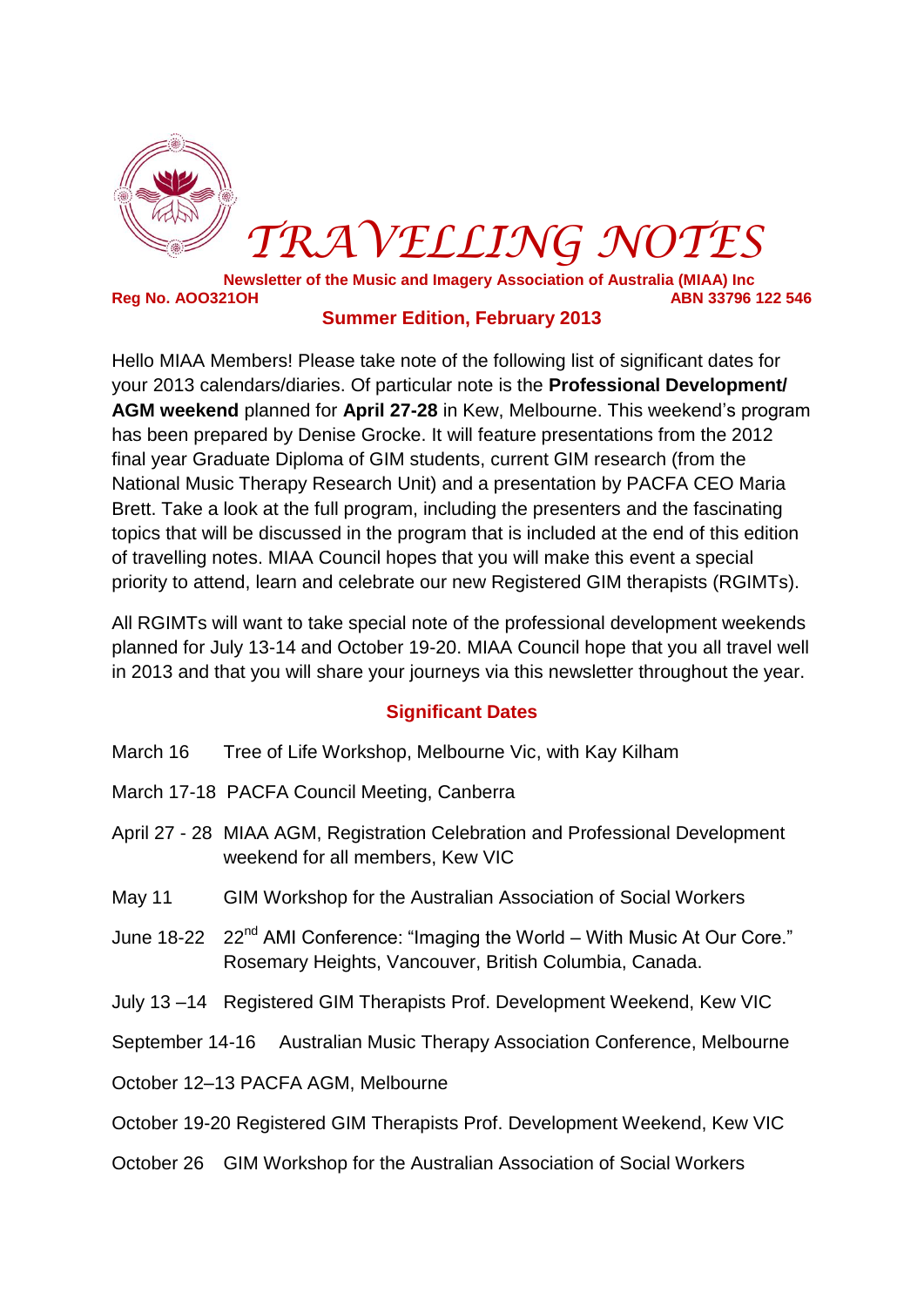# **Certificate Course in Music and Imagery for Health 2013**

The new certificate course is ready to commence with the first weekend March  $1<sup>st</sup>$ -4<sup>th</sup> with eight students enrolled. The course will be conducted in Parkville, Melbourne at the Treacy Centre with trainers (Carolyn Van Dort and Jenny Marr), and assistant trainers (Kay Kilham and Meran McKenzie).

# **MIAA Professional Practices Committee (PPC)**

This committee has been very active with revising the MIAA Code of Ethics document to align with the PACFA code and a sub-committee has been formed to enable this process. A pilot mentoring program between trainees has commenced. Continuing Professional Development point categories are currently under review. Applications for registration as a GIM therapist (to be presented at this year's AGM) closing date set for April 1<sup>st</sup>.

# **Association of Music and Imagery**

The 2013 AMI travel grant is available up until March 13. Check out the new look website to see what is new with AMI at [www.ami-bonnymethod.org.](http://www.ami-bonnymethod.org/) There is a wealth of information for you to review and information concerning the upcoming 2013 AMI Conference. Submissions to the Spring edition of the AMI Newsletter are welcomed by March 31<sup>st</sup>. You can join your GIM colleagues on AMI's Facebook page. We welcome your thoughts and updates. The 2013 password for the Member's Area has been circulated to all members. If you require a reminder, please email a MIAA Council member.

# **Psychotherapy and Counselling Federation of Australia (PACFA) News**

The latest PACFA submissions made to the Senate Inquiry on the National Disability Insurance Scheme, and to the consultation on Veterans' Affairs Draft Mental Health Plan 2013, are now available for download at the PACFA website, [http://www.pacfa.org.au/news.](http://www.pacfa.org.au/news) These submission are really worth reading as they represent real opportunities for the recognition of counsellors and psychotherapists by the federal government. As the leading peak body for counselling and psychotherapy, we are advocating strongly for recognition of counsellors and psychotherapists, with clear arguments supported by research evidence. Maria Brett, PACFA CEO.

## **Australian Music Therapy Association Conference Sept 14-16, Melbourne**

The Call for Papers is now open until April  $8<sup>th</sup>$ . This year's conference will be held in Melbourne and the conference's theme is "Music and Health: Evidence and Evolution". http://www.austmta.org.au/news-and-events/2013-national-conference/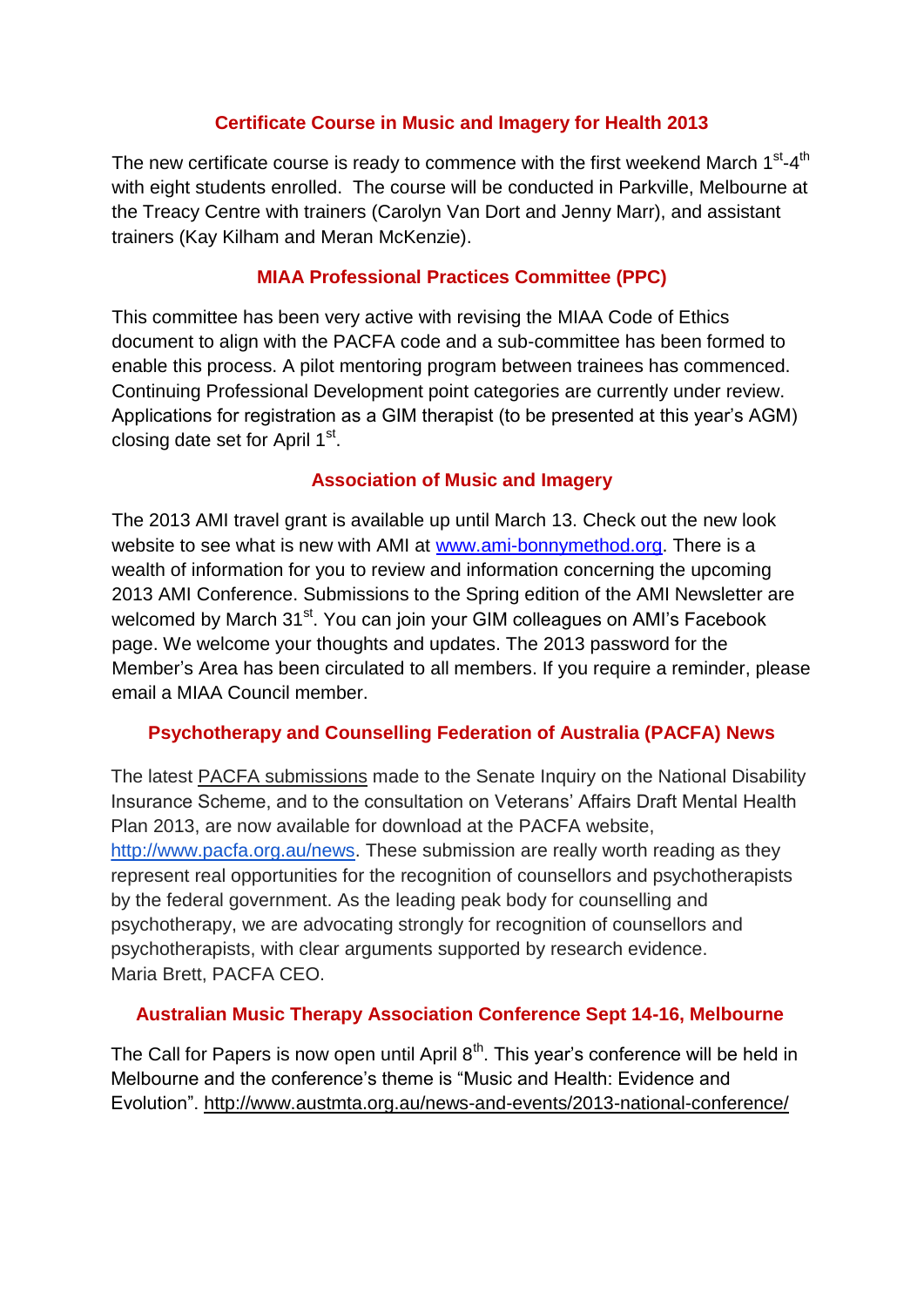## **Tree of Life Workshop**



Trees surround us in our gardens and nature and can be a powerful symbol of growth and change…..

*Roots* represent where we have come from. The *ground,* where we live, our community. The *trunk* what we believe and value, The *branches* what we hope and dream, The *fruits* what we receive from others. The *flowers* the gifts we give to others.

This workshop uses the tree metaphor as a reflective tool and involves both art materials and music. Enrich your life, commit to reflection before action this year. Using creative materials you can design your own Tree of Life at a workshop on Saturday, 16<sup>th</sup> March at Ma'at Holistic Health (Melbourne) from 9.30am – 4pm.

Cost: \$85/\$70 Concession. Includes tea/coffee and any art materials. BYO lunch. For further information/ bookings please contact Kay Kilham: [kaykilham@iinet.net.au](mailto:kaykilham@iinet.net.au) or phone 0412 785 031

## **MIAA Library**

Dr Heiderscheit research presentation (Sept. 11 2012) at the University of Melbouren is now available on CD for loan by MIAA members. Dr Heiderscheit spoke about her research with GIM and clients who have eating disorders, and her GIM work with people who have chemical dependency. These presentations were recorded, and MIAA is working on ways to make these available to members. Dr Heiderscheit's presentation involved excerpts of transcripts presented with the music, which provided evocative illustration of the clients' journey and their particular challenges and achievements as expressed through imagery and somatic experience.

Library Loans: Items from MIAA's library can be borrowed by completing a form on the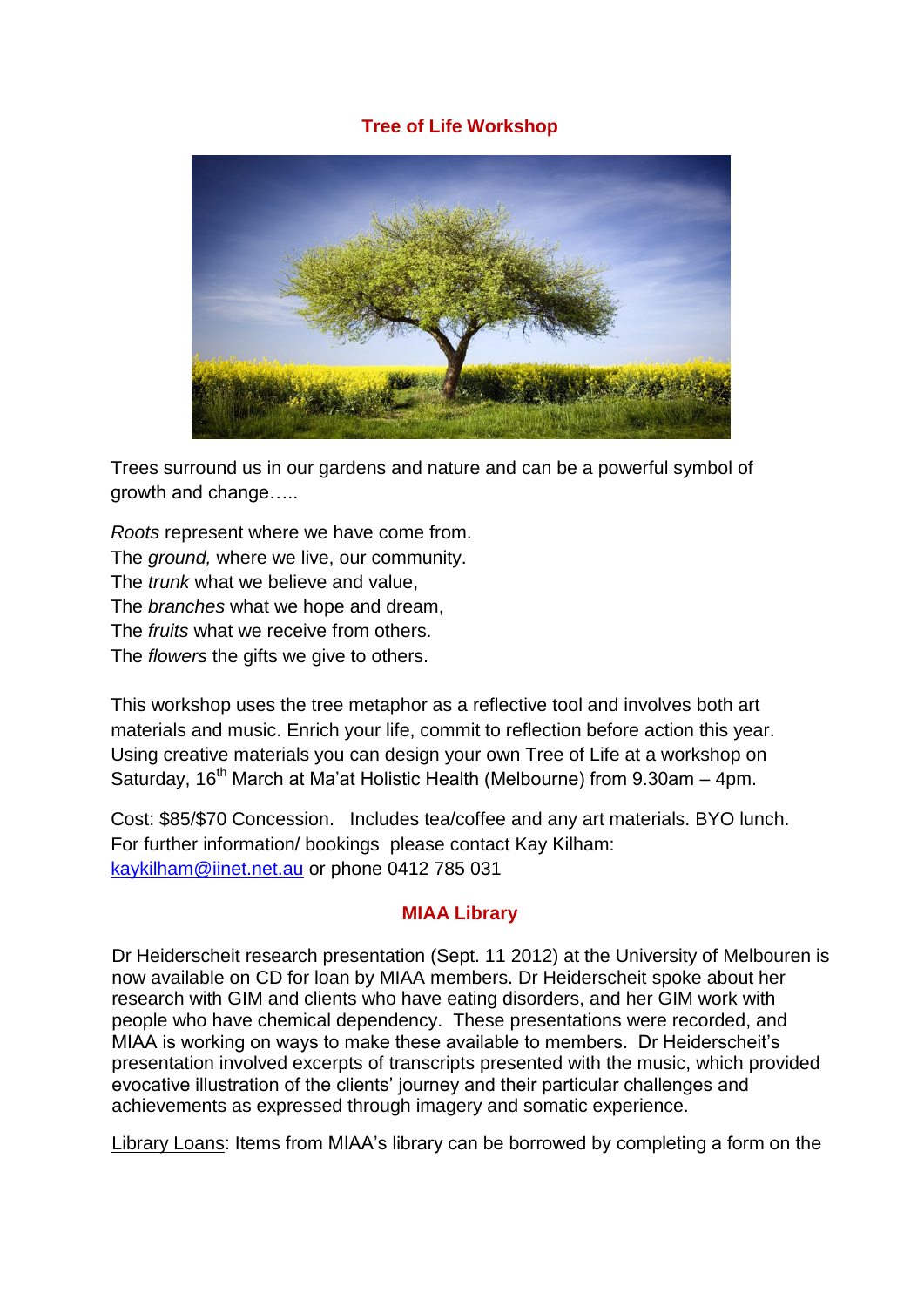MIAA website.

The current February 2013 edition of **Psychotherapy in Australia** features the following articles:

#### **APPLYING THE STAGES OF CHANGE** *by James O. Prochaska, John C. Norcross and Carlo C. DiClemente*

From a transtheoretical perspective, PROCHASKA, NORCROSS and DICLEMENTE summarise prescriptive and proscriptive guidelines for improving treatments based on five stages of change the client may progress through—precontemplation, contemplation, preparation, action, and maintenance. Change is not viewed as a linear progression through the stages; rather, most clients move through the stages of change in a spiral pattern. While people progress from contemplation to preparation to action to maintenance, most will relapse. Fortunately, most move back to the contemplation stage and into preparation and action. Eleven practice recommendations are advanced against the central need to assess the stage of a client's readiness for change and to tailor interventions accordingly. A small and finite set of change processes or strategies have been identified across hundreds of psychotherapy techniques and across diverse disorders. Eight change process are outlined in detail. In the transtheoretical model, change processes associated with particular therapeutic models are applied optimally at each stage of change accompanied by stage-matched 'relationships of choice'. Guidance is given on how to avoid mismatching stages and processes. Smoking is used as an illustrative problem behaviour.

#### **ON THE ROLE OF THEORY AND MODELS OF CHANGE IN PSYCHOTHERAPY RESEARCH** *by Giac Giacomantonio*

There is a split in psychotherapy research between theory and data. The split has produced two classes of models of change: 'specific' and 'common' factor models. In this article, GIAC GIACOMANTONIO draws on the philosophy of science to identify some shortcomings of common factor models of therapeutic change, including the lack of explanatory power and the limited trajectories of rational research. He argues that these qualities are both indispensible to research and better represented in specific factor models of change. A suggested remedy is to appropriate the benefits of specific factor theories without ignoring the value of extant data.

#### **CREATIVITY AND THE POSSIBILITIES OF THERAPY AS A PERFORMING ART** *by Paul Gibney*

Is there a rightful 'home' for psychotherapy? In this extract from his forthcoming book, *The Second Practice of Psychotherapy*, PAUL GIBNEY, presents psychotherapy as a stand alone activity that resembles many activities, shares many an ethos with other disciplines, and resonates with many expressions of the human soul. He suggests that an organising metaphor of psychotherapy may be 'not belonging', as it is not science, not art, not spirituality, not philosophy, not pastoral care, nor medicine, but all of these. The artistry involved is the therapist's capacity to move between these frames as required. A number of themes drawn from art are considered as valuable metaphors for a frame of therapy and its processes, in particular, images of creativity and performance art. These themes allow an artistic imagination to construe therapy in a different light; a light in which the therapist might let go of correctness and find a home in performance. The work of Bradford Keeney and writings from choreography, theatre, literature, and songwriting are drawn upon to inform themes of the therapist as artist, therapy as art in the moment, the artistic intention of the therapist, and the person of the therapist. Critiques of schools and models of therapy and their associated techniques, and therapy as doctrine, are offered against this background. Gibney argues that, while learning models of therapy is critical to a therapist's education and to developing therapeutic sensibilities, staying forever within models of practice inhibits valuable and valued risk-taking and creativity in the therapeutic moment.

#### **PSYCHOLOGICAL SERVICES UNDER MEDICARE: BROKEN BUT NOT BEYOND REPAIR** *by Robert King*

How well is the Better Access scheme for the provision of affordable, effective psychological services to the Australian public working? ROBERT KING identifies important weaknesses in the system that have adverse impacts on clients, providers and public policy objectives. These weaknesses are explored and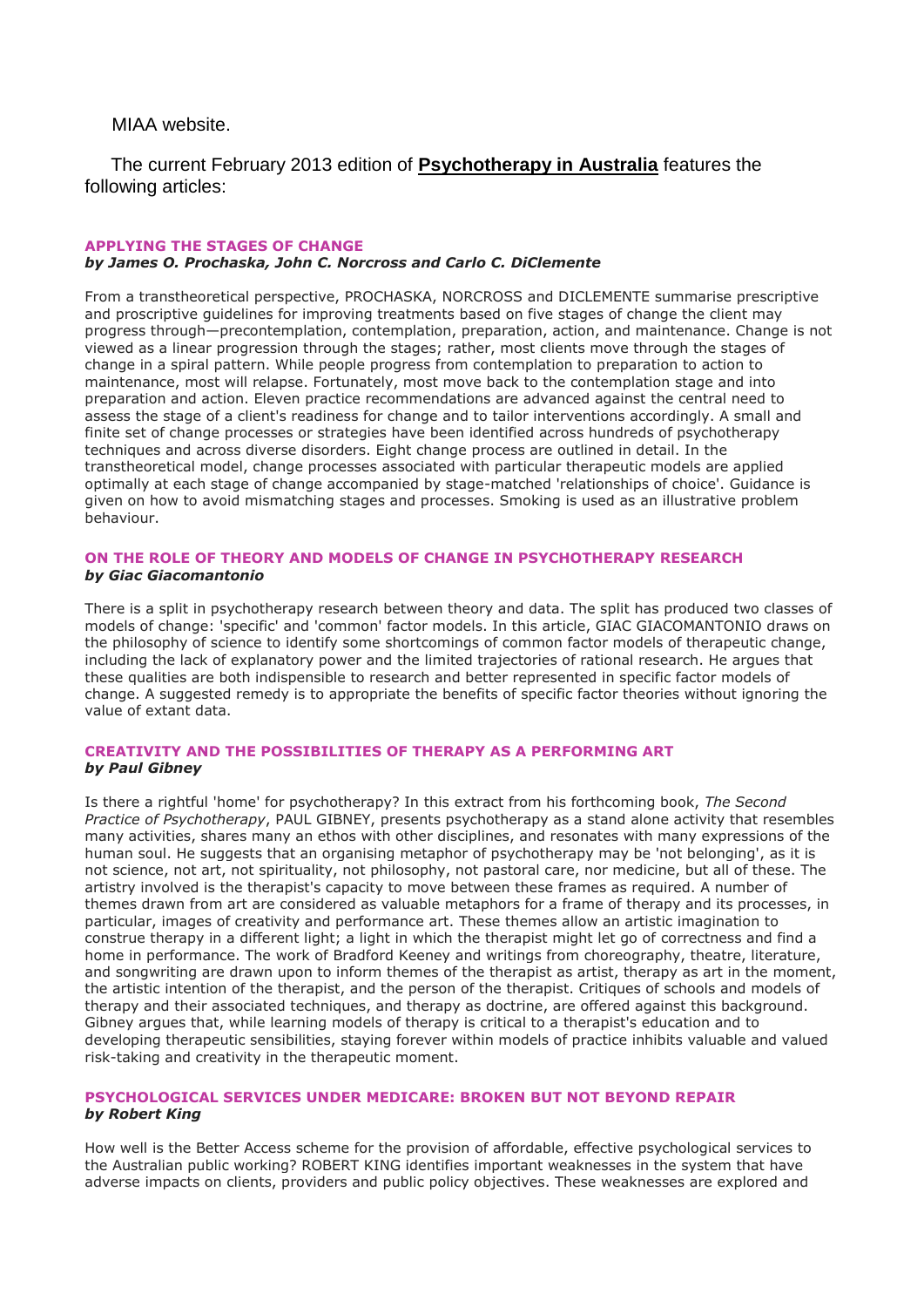options to remedy the problems are outlined.

#### **A PATIENT BILL OF RIGHTS FOR PSYCHOTROPIC PRESCRIPTION: A CALL FOR A HIGHER STANDARD OF CARE**

#### *by Barry L. Duncan and David O. Antonuccio*

The pharmaceutical industry has made it very difficult to know what the clinical trial evidence is regarding psychotropics. As a consequence, primary care physicians and other front-line practitioners are at a disadvantage when attempting to adhere to the ethical and scientific mandates of evidence-based prescriptive practice. BARRY DUNCAN and DAVID ANTONUCCIO call for a higher standard of prescriptive care derived from a risk/benefit analysis of clinical trial evidence. The authors assert that current prescribing practices are often empirically unsound and unduly influenced by pharmaceutical company interests, resulting in unnecessary risks to patients. In the spirit of evidenced-based medicine's inclusion of patient values as well as the movement toward health home and integrated care, a patient bill of rights for psychotropic prescription is presented. Guidelines are offered to raise the bar of care equal to the available science for all prescribers of psychiatric medications.

#### **A MALADY OF REPRESENTATIONS: DYSAUTONOMIC ASPECTS OF BORDERLINE PERSONALITY DISORDER**

#### *by Russell Meares*

In this extract from his new book, *A Dissociation Model of Borderline Personality Disorder*, RUSSELL MEARES explores an overlooked, inexplicable phenomena related to borderline personality disorder. The symptoms seem to reflect autonomic nervous activity independent of, and uncoordinated with, higher systems, in particular, the prefrontal cortex. The phenomenon appears to manifest a 'dissociation' of the autonomic nervous system activity from prefrontal regulation, in particular, as it controls the dermal vascular bed. Intricate patterns of skin sensation, and even skin markings, arise in some traumatised patients with BPD, like sensory 'maps' of the trauma.

#### **SCHEMATIC MISMATCH IN THE THERAPEUTIC RELATIONSHIP: A SOCIAL-COGNITIVE MODEL** *by Robert L. Leahy*

Cognitive-behavioural therapists recognise the therapeutic relationship as an important component of the process of change. The therapeutic relationship is a co-construction shaped via interactional sequences that occur when the therapist and patient are reacting moment-to-moment with each other. ROBERT LEAHY reviews common dimensions of confusion, disappointment, conflict and resistance in the therapeutic relationship that emerge from these sequences. Of specific focus are the personal schemas and emotional schemas that both patient and therapist bring to the relationship, and how these individual schemas can create mismatches and thus disrupt interactions that can interfere with treatment. Seven common patterns of resistance that interfere with progress are identified, as well as interventions that may be useful in overcoming these potential roadblocks in treatment.

## **Travelling Notes Contributions/ Contact**

This edition of Travelling Notes was prepared by the current MIAA Council. Contributions for the Autumn edition may be forwarded to Cherie Baxter: [cheriebkeys@gmail.com](mailto:cheriebkeys@gmail.com)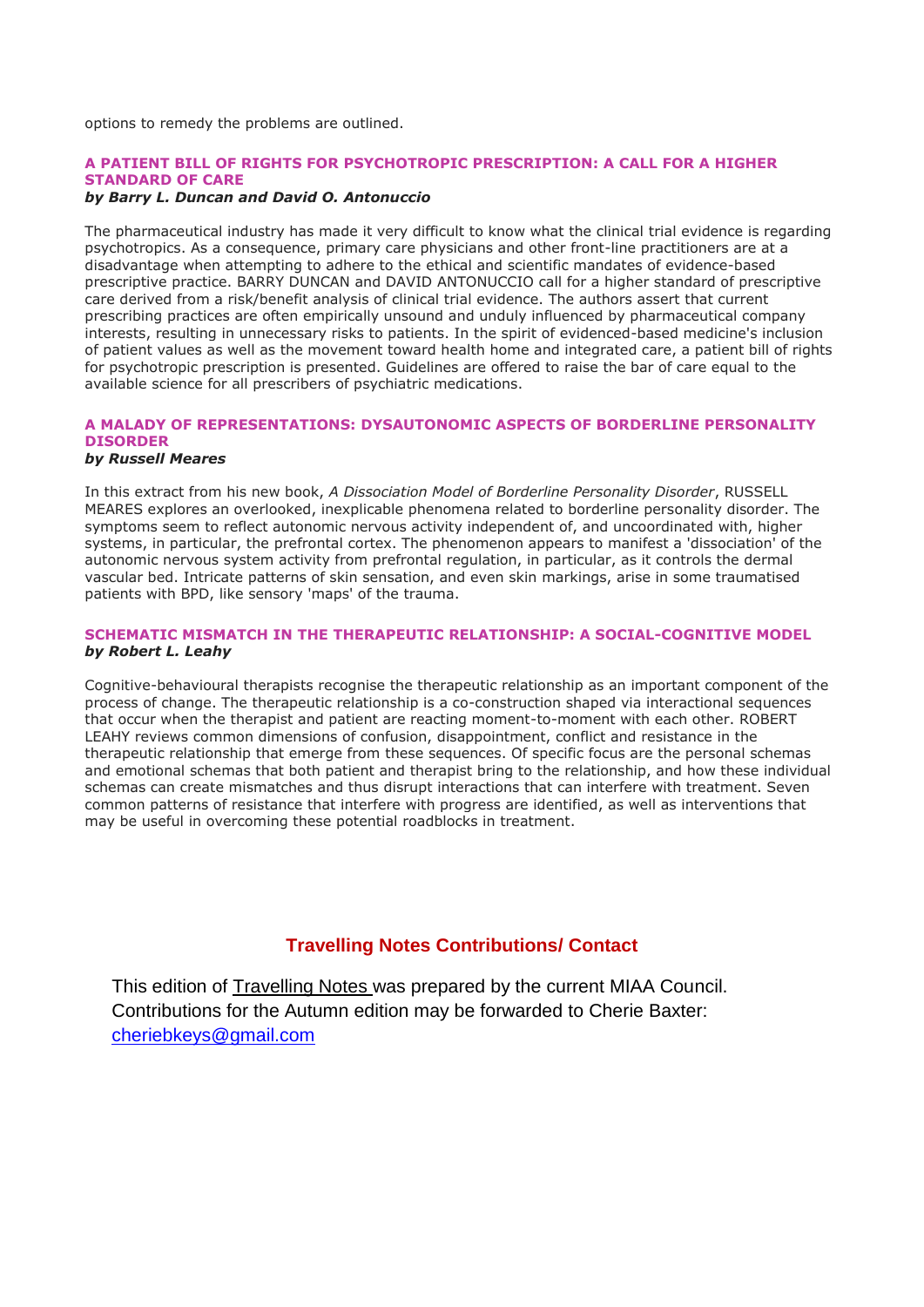## **MIAA Professional Development and AGM Weekend April 27th-28th**

- **Venue**: Esmonde House, Villa Maria, 13 Fernhurst Gve, Kew 3101 Melway Ref: 45 B6
- **Cost**: Free (MIAA members) \$30 (non-members) Register at the event.
- **Lunch**: Bring something to share

**Saturday Dinner**: Venue to be decided on at the workshop

**Accomodation** is available at Quest [www.bookings.questapartments.com.au](http://www.bookings.questapartments.com.au/) or: www.**pathfinder**[motel.com](http://motel.com/) and some billeting is available

### **Programme Saturday April 27th**

- 9:30 Registration
- 10:00 Mary Baker

"**Exploring the role of the spiritual guide and how this is enriched through the theory and practice of Guided Imagery and Music (GIM).**"

- 11:00 Coffee
- 11:30 Millie Wong

"**Satir's family therapy model in the Bonny Method of Guided Imagery and Music (BMGIM)"**

- 12:30 Lunch
- 2:00 Alex Sirice

**"The effectiveness of the Bonny Method of Guided Imagery and Music in assisting the treatment of a mood disorder (Dysthymic Disorder) triggered by long term and ongoing emotional abuse."**

- 3:00 Coffee
- 3:30 Jenny Bowler **"Skype's the limit"**
- 4:30 Maria Brett: Psychotherapy and Counselling Federation of Australia CEO **"The Database Project, and current PACFA issues"**
- ~5.15 Close of formal presentations on Saturday. Dinner at local restaurant (TBA)